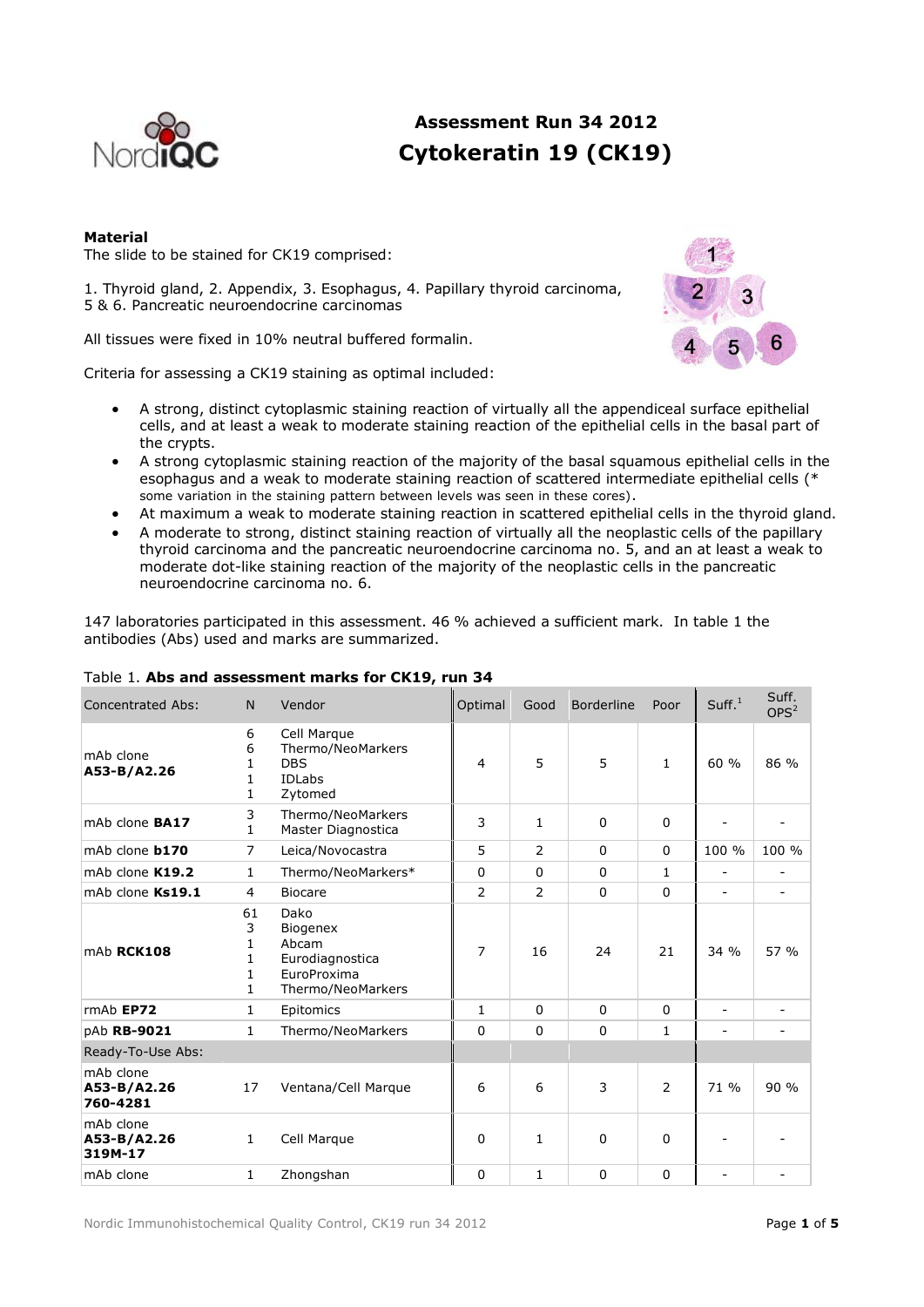| A53-B/A2.26<br>ZM-0074                 |     |                   |          |      |              |      |      |      |
|----------------------------------------|-----|-------------------|----------|------|--------------|------|------|------|
| mAb clone <b>b170</b><br><b>PA0799</b> | 3   | Leica             | $\Omega$ | 0    | $\mathbf{1}$ | 2    |      |      |
| mAb clone Ks19.1<br><b>PM242</b>       | 1   | <b>Biocare</b>    | $\Omega$ |      | 0            | 0    |      |      |
| mAb clone RCK108<br><b>IS/IR615</b>    | 22  | Dako              | 2        | 3    | 12           | 5    | 23 % | 50 % |
| mAb clone RCK108<br><b>MS-1902-R7</b>  | 1   | Thermo/NeoMarkers | $\Omega$ | 0    | $\mathbf{1}$ | 0    |      |      |
| Total                                  | 147 |                   | 30       | 38   | 46           | 33   |      |      |
| Proportion                             |     |                   | 22 %     | 26 % | 31 %         | 23 % | 46 % |      |

1) Proportion of sufficient stains (optimal or good),

2) Proportion of sufficient stains with optimal protocol settings only, see below

\* Product has been discontinued by the vendor

The following central protocol parameters were used to obtain an optimal staining:

## **Concentrated Abs**

mAb clone **A53-B/A2.26**: The protocols giving an optimal result were all based on heat induced epitope retrieval (HIER) using either Cell Conditioning 1 (CC1, BenchMark, Ventana) (3/9)\* or Tris-EDTA/EGTA pH 9 (1/3)\* as the retrieval buffer. The mAb was typically diluted in the range of 1:25-1:200 depending on the total sensitivity of the protocol employed. Using these protocol settings 6 out of 7 (86 %) laboratories produced a sufficient staining (optimal or good).

\* (number of optimal results/number of laboratories using this buffer)

mAb clone **BA17**: The protocols giving an optimal result were all based on HIER using either CC1 (BenchMark, Ventana) (1/1), EDTA/EGTA pH 8 (1/1) or Citrate pH 6 (1/1) as the retrieval buffer. The mAb was typically diluted in the range of 1:50-1:200 depending on the total sensitivity of the protocol employed. Using these protocol settings 3 out of 3 (100 %) laboratories produced a sufficient staining (optimal or good).

mAb clone **b170**: The protocols giving an optimal result were all based on HIER using either Bond Epitope Retrieval Solution 2 (BERS 2, Bond, Leica) (4/5) or CC1 (BenchMark, Ventana) (1/1) as the retrieval buffer. The mAb was typically diluted in the range of 1:50-1:200 depending on the total sensitivity of the protocol employed. Using these protocol settings 6 out of 6 (100 %) laboratories produced a sufficient staining (optimal or good).

mAb clone **Ks19.1**:The protocols giving an optimal result were both based on HIER using either BERS 2 (Bond, Leica) (1/1) or Borg Decloaker pH 9.5 (Biocare) (1/1) as the retrieval buffer. The mAb was diluted in the range of 1:100-1:200 depending on the total sensitivity of the protocol employed. Using these protocol settings 2 out of 2 (100 %) laboratories produced a sufficient staining (optimal or good).

mAb clone **RCK108**: The protocols giving an optimal result were all based on HIER using either Target Retrieval Solution pH 9 (3-in-1) (TRS pH 9, Dako) (2/13), BERS 2 (Bond, Leica) (1/7), Borg Decloaker pH 9.5 (Biocare) (1/1), Tris-EDTA/EGTA pH 9 (2/10) or Citrate pH 6.7 (1/1) as the retrieval buffer. The mAb was typically diluted in the range of 1:25-1:100 depending on the total sensitivity of the protocol employed. Using these protocol settings 16 out of 28 (57 %) laboratories produced a sufficient staining (optimal or good).

rmAn clone **EP72**: The protocol giving an optimal result was based on HIER using Citrate pH 6 as the retrieval buffer. The mAb was diluted 1:100.

## **Ready-To-Use Abs**

mAb clone **A53-B/A2.26** (prod. no. 760-4281 Ventana/Cell Marque): The protocols giving an optimal result were typically based on HIER in CC1 (BenchMark, Ventana) mild or standard, an incubation time of 24-32 min in the primary Ab and UltraView (760-500) with or without amplification kit or OptiView as the detection system. Using these protocol settings 9 out of 10 (90 %) laboratories produced a sufficient staining.

mAb clone **RCK108** (prod. no. IS/IR615, Dako): The protocols giving an optimal result were all based on HIER in PT-Link (heating time for 20 min at 97°C) using TRS pH 9 (3-in-1) or TRS pH 9 as the HIER buffer,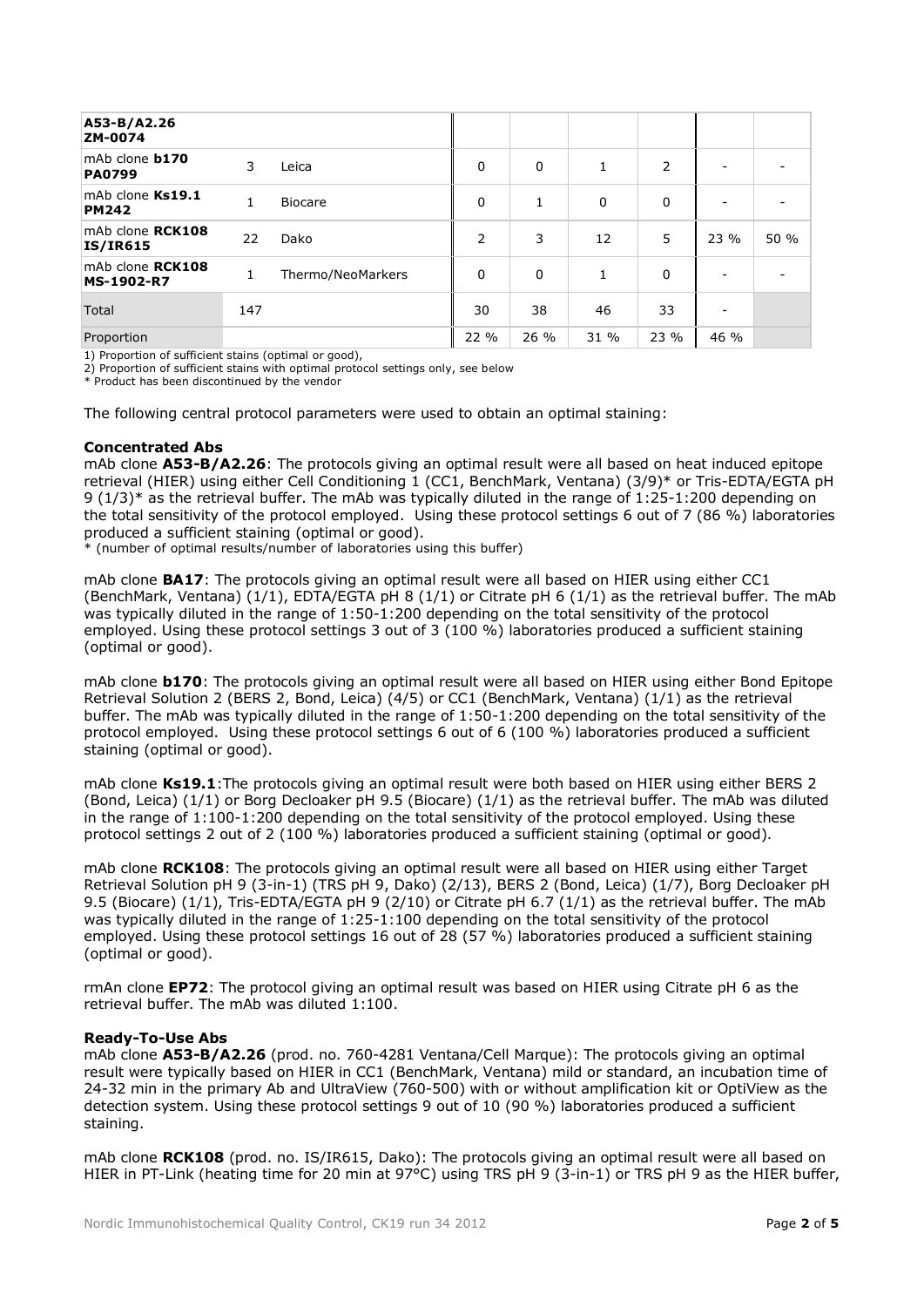an incubation time of 20 min in the primary Ab and EnVision Flex/Flex+(K8000K8002) as the detection system. Using these protocol settings 4 out of 8 (50 %) laboratories produced a sufficient staining.

The most frequent causes of insufficient stains were:

- Too low concentration of the primary Ab
- Less successful performance of the primary mAb clone RCK108
- Inappropriate epitope retrieval use of proteolytic pre-treatment or omission of pre-treatment
- Imprecise data sheets from the main providers of the Abs for CK19

In this assessment and in concordance with the previous NordiQC assessment for CK19, run 29 2010, the prevalent feature of an insufficient staining was a too weak or false negative reaction of the cells expected to be demonstrated. This was seen in 97 % of the insufficient results (77 out of 79). In the remaining 3 % a false positive staining and an impaired morphology was seen.

The majority of laboratories were able to demonstrate CK19 in high antigen expressing structures such as the luminal columnar epithelial cells of the appendix and the neoplastic cells of the pancreatic neuroendocrine carcinoma no. 5, whereas the demonstration of CK19 in the basal columnar epithelial cells of the appendix, the epithelial cells of the esophagus, the pancreatic neuroendocrine carcinoma no. 6 and the papillary thyroid carcinoma expressing less CK19 was much more challenging and required an optimally calibrated protocol.

Several antibodies could be used to obtain an optimal staining result. In general an efficient HIER in an alkaline buffer and a carefully calibrated Ab titre were the main parameters to provide an optimal staining. The use of proteolytic pre-treatment was found to give suboptimal results, as 14 out of 17 protocols based on proteolysis were assessed as insufficient and none gave an optimal result. This was seen for all the antibodies used.

In this context it has to be stressed that the data sheets from many vendors for the Abs for CK19 give misleading and imprecise guidelines concerning the epitope retrieval and protocol set-up for the antibodies. E.g., the protocol recommended by Dako (the most used vendor) for the mAb clone RCK108 as a concentrate is based on proteolytic pre-treatment, whereas HIER is recommended when the clone is sold as a Ready-To-Use (RTU) format from same vendor! The mAb clones B170, Leica/Novocastra and Ks19.1, Biocare could both give an optimal result providing that HIER was performed and not proteolytic pretreatment as recommended in the data sheets from these vendors. In addition, the data sheets for these two clones suggest skin to be used as positive control for CK19, which cannot be recommended to validate the IHC performance for this antibody. CK19 is not expressed in keratinizing epithelial cells and the content of sweat glands hair follicles expressing Ck19 is highly varying complicating the interpretation.

The most widely used mAb clone RCK108 as a concentrate gave a very low pass rate of 37 % and even with optimal protocol settings - appropriate titre of the mAb and pre-treatment settings, only a slight improvement to 57 % was seen. Use of a 2-step polymer or multimer based detection system as e.g., EnVision Flex, Dako or UltraView, Ventana gave a significantly lower pass rate of 21 %, compared to 50 % when a more sensitive 3-step polymer or multimer based detection system such as, e.g., EnVision Flex+, Bond Refine (Leica) or UltraView + amplification was used. With the same clone as Ready-To-Use format, Dako, an even lower overall pass rate was seen.

These results clearly indicate that the mAb clone RCK108 is less robust for the demonstration of CK19 compared to the mAb clones A53-B/A2.26, BA17, b170 and Ks19.1, all giving a pass rate of 90-100 % when used with optimal protocol settings as described above and similar as applied for the mAb clone RCK108.

As positive control for CK19, the combination of esophagus and appendix was found to be most reliable as critical stain quality indicators for CK19. In the optimal protocols virtually all the basal epithelial cells in these two tissues showed a moderate to strong distinct cytoplasmic staining reaction.

In the insufficient results deemed too weak the basal cells only showed an equivocal or totally negative staining reaction.

In the optimal protocols a distinct positive staining reaction was seen in scattered epithelial cells of the normal thyroid epithelial cells. However, the staining intensity and proportion of positive cells was significantly lower than those of the thyroid carcinoma.

This was the 2nd assessment of CK19 in NordiQC (Table 2), and in this run a significantly lower pass rate was seen compared to the previous run in 2010.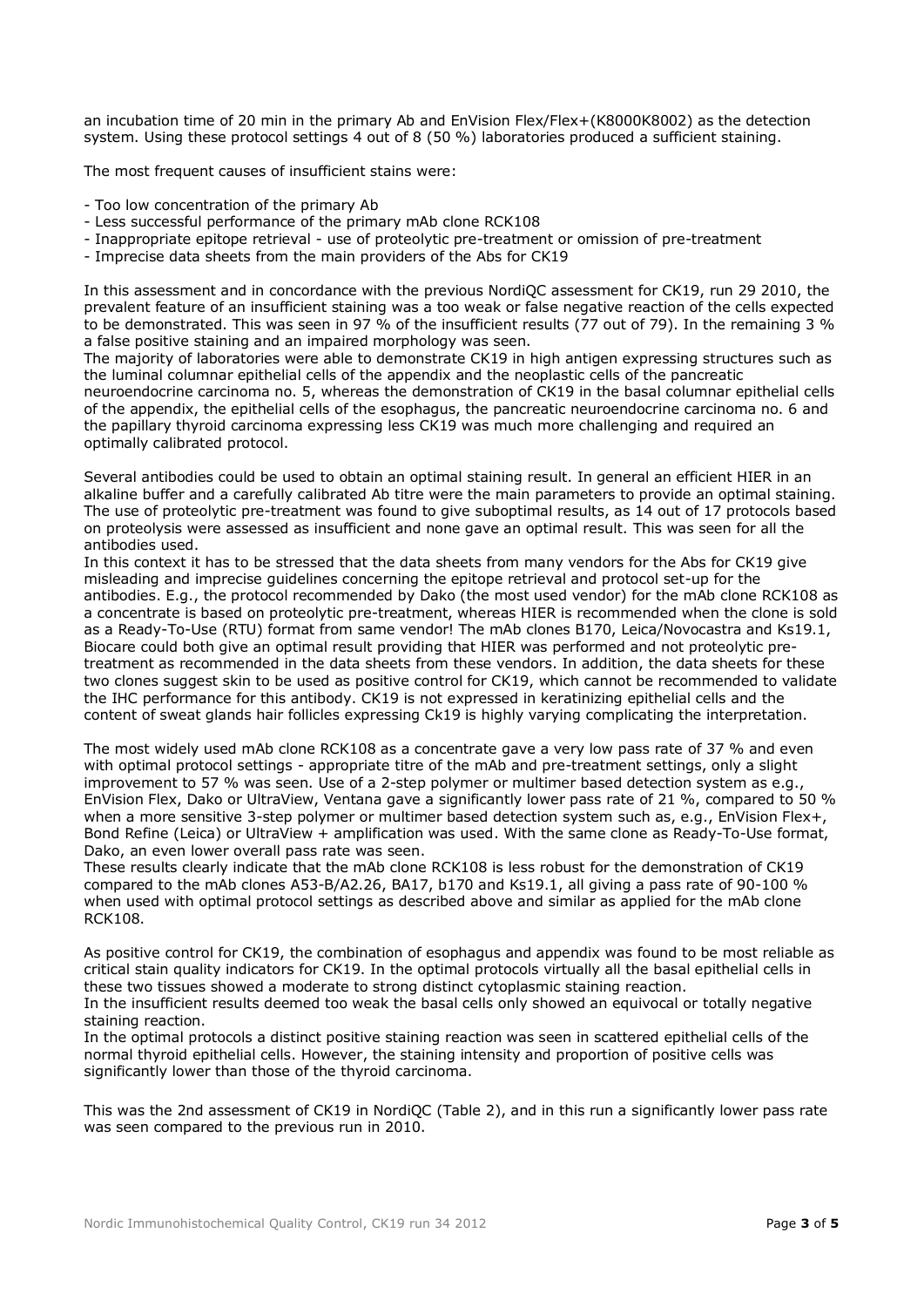# Table 2. **Proportion of sufficient results for CK19 in the two NordiQC runs performed**

|                    | Run 29 2010 | Run 34 2012 |
|--------------------|-------------|-------------|
| Participants, $n=$ | LO9         | 147         |
| Sufficient results | 69 %        | 46 %        |

In this assessment for CK19 many new laboratories participated for the first time and for these a lower pass rate was observed compared to the laboratories also participating in the previous run 29, 2010: For the laboratories participating for the first time the pass rate was 35 % (17 out of 48), whereas the pass rate was 52 % (51 out of 99) for the laboratories participating in both runs. This indicate that the combination of many new participants and a more challenging tissue block circulated most likely caused the lower pass rate in this run for CK19.

## **Conclusion**

The mAb clones A53-B/A2.26, b170, BA17 and Ks19.1 were in this assessment the most robust Abs for CK19. For all clones HIER should be used for an optimal performance. Appendix and esophagus are the recommended positive controls for CK19: In the esophagus the basal squamous epithelial cells as well as scattered intermediate cells must show a distinct cytoplasmic staining reaction and in the appendix the basal columnar epithelial cells must show an at least weak to moderate staining reaction.



#### Fig 1a

Optimal staining for CK19 of the esophagus using the mAb clone A53-B/A2.26 optimally calibrated and with HIER in an alkaline buffer. The majority of the basal squamous epithelial cells show a moderate cytoplasmic staining reaction and a weak to moderate staining reaction is seen in scattered intermediate epithelial cells.



#### Fig 2a

Optimal staining for CK19 of the appendix using same protocol as in Fig. 1a. The surface columnar epithelial cells show a strong cytoplasmic staining reaction, while the columnar epithelial cells in the basal parts of the crypts show a weak to moderate staining reaction. No background staining is seen.



#### Fig 1b

Insufficient staining for CK of the esophagus the mAb clone A53-B/A2.26 by a protocol giving a too low sensitivity – too low concentration of the primary Ab., same field as in Fig. 1a. No staining reaction is seen in the squamous epithelial cells – also compare with Figs. 2b - 4b same protocol.





Insufficient staining for CK19 of the appendix using same protocol as in Fig. 1b., same field as in Fig. 2a. Only the surface columnar epithelial cells show a moderate cytoplasmic staining reaction, while virtually no staining reaction is seen in the basal part of the crypts – also compare with Figs. 3b - 4b same protocol.